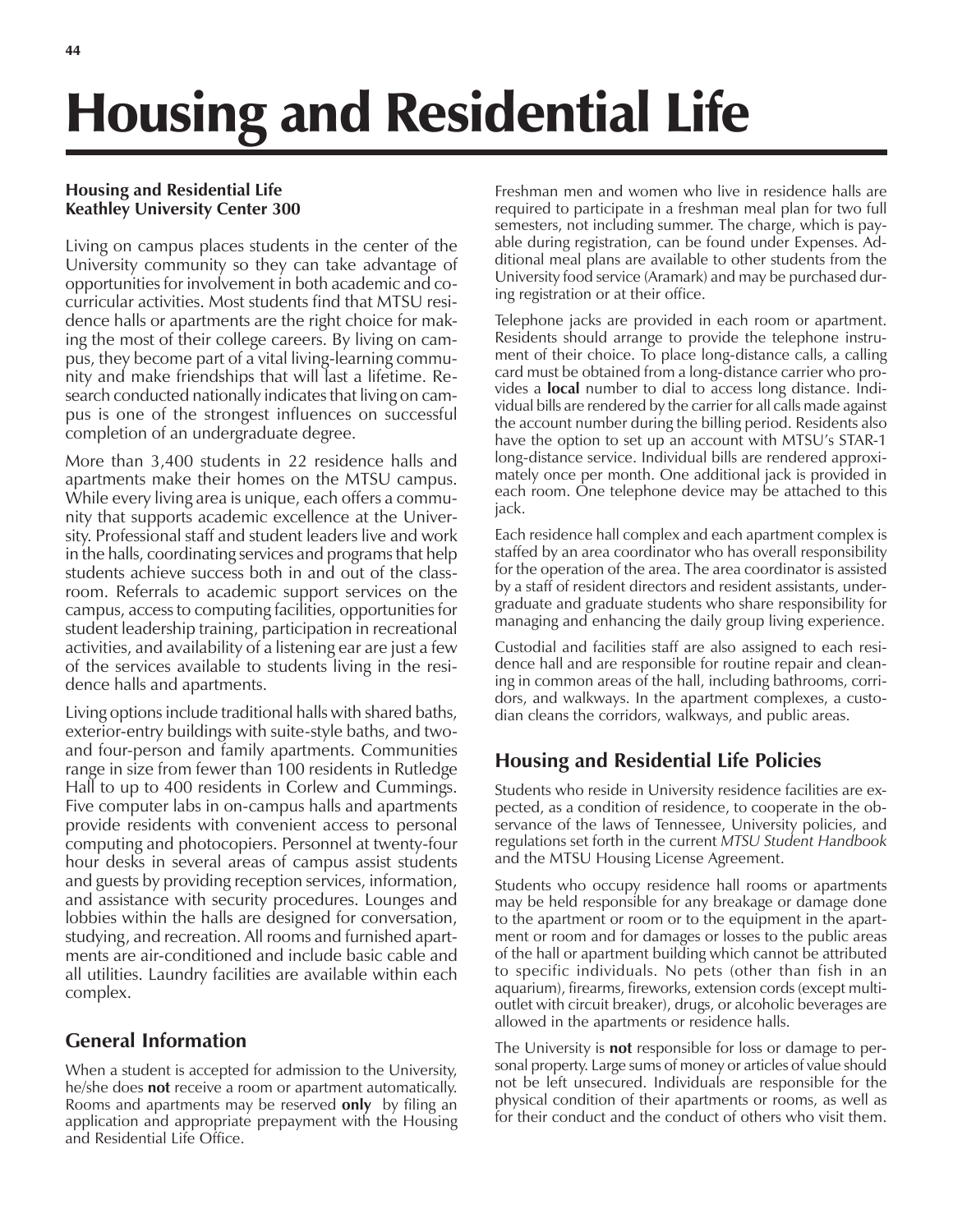Students are encouraged to carry appropriate insurance for their personal property.

The administration reserves the right to grant or refuse admission to the apartments or the residence halls or to reassign or to terminate the residence of any student in any apartment or residence hall or other University-owned building at any time.

#### **24-Hour Desk Services**

Selected buildings offer round-the-clock desk services in the lobby, in addition to usual staff services. Desk attendants can accept deliveries of packages and flowers, handle requests for maintenance, assist with building security, provide campus and building information, and make loans of sports equipment, games, and small appliances.

# **Residence Halls**

#### **West Side Halls**

Residence halls located on the historic west side of campus stand along pathways lined with trees that were planted when the campus was new.

The small learning communities of Rutledge, Miss Mary, Lyon, McHenry, Monohan, Reynolds, and Schardt halls range in size from 77 to 141 students and are located adjacent to the James Union Building. The JUB houses one of the main cafeterias on campus, providing residents with a convenient location to meet friends for meals or studying. A computer lab in Lyon Hall provides west side residents with 24-hour computing facilities. Reception desks are located in Lyon and Monohan halls. Centrally located bathrooms in each hallway of each floor are shared by residents.

#### **Mid-Campus Halls**

The centrally located residence halls of mid-campus provide easy access to the Woodmore Cyber Cafe and the campus Grill located in Keathley University Center. Smith, Sims, and Judd halls house small communities of 100 to 155 men while Beasley and Gracy halls house small communities of 100 to 155 women. All buildings share the services of the Smith Hall reception desk, lounge, and computer lab. Smith, Sims, and Beasley halls feature centrally located bathrooms on each floor which are shared by residents. Judd and Gracy are exterior entrance buildings which offer quad-style bathrooms shared by groups of four rooms.

#### **East Campus**

Residence halls on the east side of campus are close to the Student Recreation Center and the Walker Library. Wood Hall, for women, and Felder Hall, for men, share a connecting lobby which provides reception services, a computer lab, and meeting/television space for residents for all of the east campus. Wood and Felder halls house the Honors Living and Learning Center. Clement and Gore halls are reserved for late applicants and may be home to our overflow students. Nicks Hall for men, Deere Hall for women, and Clement and Gore halls for overflow applicants are small communities of exterior entrance buildings which feature quad-style bathrooms shared by groups of four rooms. Study rooms in each building offer a quiet space for reading, study, or homework.

#### **North Campus**

At seven stories high, Corlew and Cummings halls (on the north side of campus) are the tallest buildings at MTSU. Corlew and Cummings are located between McFarland Health Services and the Ned McWherter Learning Resources Center and adjacent to the Business and Aerospace Building. McCallie Dining Hall, located in Corlew, is one of the main cafeterias on campus. Corlew and Cummings halls house the First-Year Experience program which provides special academic and personal support to 800 freshman men and women. Reception desks are located in each hall, and a computer lab in Corlew serves residents of both halls. Centrally located bathrooms on each floor are shared by residents. Designated rooms in each building are designed to provide overflow housing for late applicants.

# **Apartments**

#### **Womack Lane Apartments**

Womack Lane Apartments consist of 192 one- and two-bedroom apartments, with areas designated for both single students and families. Single students share a furnished one- or two-bedroom apartment with one other student; graduate students and upper-class students are given preference in assignment. Families may occupy either one- or two-bedroom apartments and may select an unfurnished or furnished apartment. All apartments include air conditioning units. The community building for Womack Lane includes a 24-hour information and service desk, laundry facilities, a recreation/ meeting room, and computer lab.

#### **Scarlett Commons**

MTSUís newest residential area is Scarlett Commons. Located immediately north of the Student Recreation Center, Scarlett Commons features four-bedroom, two-bathroom apartments with full kitchens and living rooms. Residents occupy a private bedroom and share their bath with one other student. Each bedroom is wired for direct access to the University computing system. The Scarlett Commons clubhouse includes a 24-hour reception and service desk, recreation/meeting room with fireplace, and laundry room. The University shuttle bus, the *Raider Xpress*, provides campus transportation from a bus stop at the front of the clubhouse.

# **Special Interest Housing**

#### **Honors Living and Learning Center**

Wood and Felder residence halls on the east side of campus are the home of MTSU's Honors Living and Learning Center. Application to this residence facility is limited to students who meet Honors College eligibility requirements. Students who live in the Honors Living and Learning Center must also enroll in at least one Honors class (3 credit hours) each semester. The Honors Living and Learning Center offers unique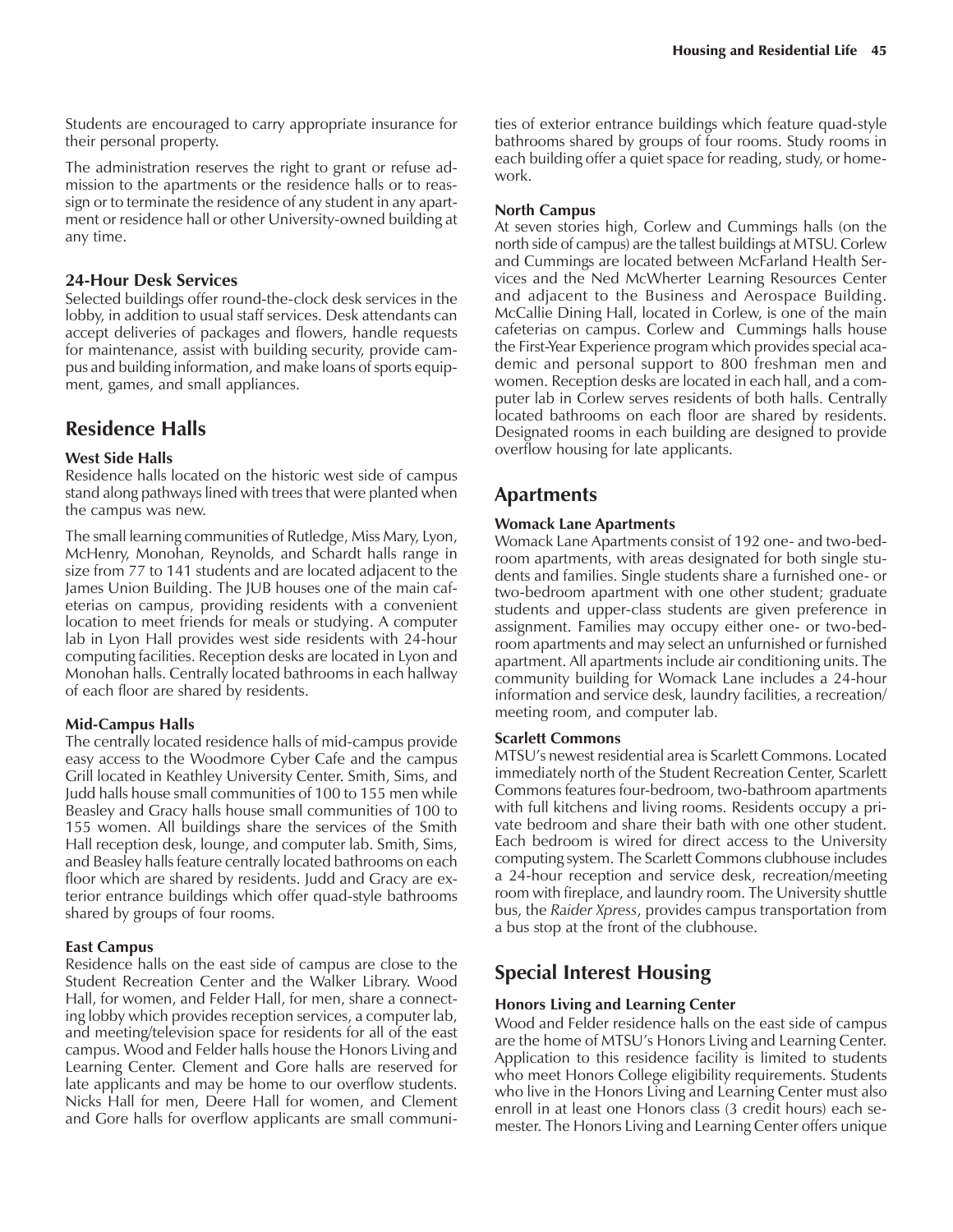services such as classes taught in the Felder classroom, academic advisors who hold office hours on site, and tutoring sessions held on site. Students who live in these halls have the opportunity to interact with their professors outside of class, participate in Honors College seminars, and gain valuable leadership skills. For more information about eligibility requirements for the Honors Living and Learning Center, please contact the Housing and Residential Life Office at 898-2971 or the Honors College at 898-2152.

#### **First-Year Experience Residence Hall**

Corlew and Cummings halls, seven-story high-rises located on the north side of campus, are the home of MTSU's First-Year Experience program. Services and programs offered in these residence halls are geared toward first-year students (29 college credit hours or less) and are designed to enhance students' academic success at MTSU. The First-Year Experience residence halls offer a number of unique services for first-year students at MTSU such as lower-division classes taught in the Cummings Hall classroom, an academic advisor who holds office hours in each building, tutors who live on each floor of the residence halls and provide tutoring services in the Hall Tutoring Centers, and special workshops and programs designed to assist students with their transition to MTSU. If you are interested in the First-Year Experience, please indicate First-Year Experience as the selected option on the application for housing.

# **Family Student Housing**

A portion of the Womack Lane Apartment area is assigned as Family Student Housing. Apartments include both semi-furnished and unfurnished one- and two-bedroom apartments with exterior entry, social areas, and kitchen and bathroom facilities.

Family student apartments are reserved for full-time students with spouses, and/or a dependent child or children living with the full-time student. Family Student Housing rates cover utilities, including electric heat with an individual control per unit and a window air conditioner. Semifurnished apartments include a twin bedset, dresser, sofa, chair, end table, and dinette set.

The Womack Lane Community Center building includes a 24-hour desk, meeting area, and computer lab as well as a coin-operated laundromat with commercial washers keyed to enhance security and restricted to Womack Lane residents.

# Housing Reservations

# **How to Apply**

To apply for residence halls, on-campus apartments, and family student apartments, complete an MTSU Application for Housing and Residential Life and return it with the required fees to MTSU Housing and Residential Life, Middle Tennessee State University, P.O. Box 6, Murfreesboro, TN 37132. Applications may be completed online by accessing the Housing Web site at www.mtsu.edu/~housing and clicking on the ìHow to Applyî section. Housing assignment priorities are based on the date of application; due to the demand for oncampus housing and limited amount of space available, the University is unable to guarantee housing for all students. Completed applications, signed by the student, indicate acceptance of the terms and conditions outlined in the Housing License Agreement. Please be aware that the agreement is for a full academic year, including both Fall and Spring Semesters. Student agrees to accept accommodations assigned, including overflow housing for single students, or to cancel and accept prepayment forfeitures as outlined in the license agreement.

# **Overflow Housing**

Housing and Residential Life maintains overflow housing which is used to accommodate late applicants who apply for housing after all regular spaces are assigned. On-campus overflow housing refers to the furnishing of a room to accommodate a third person. Students will be advised of their status and given details and policy information at the time of assignment.

# **MTSU Housing License Agreement**

Please review the MTSU Housing License Agreement carefully. Submitting an MTSU Application for Housing and Residential Life commits you to the terms and conditions outlined in the agreement. Please be aware that the agreement is for a full academic year, including both Fall and Spring Semesters. Early termination of the agreement will result in substantial financial penalty.

## **Fees and Refunds**

Applications for residence halls, on-campus apartments, and family student living must be accompanied by a prepayment. Prepayment is a security of good faith that denotes the